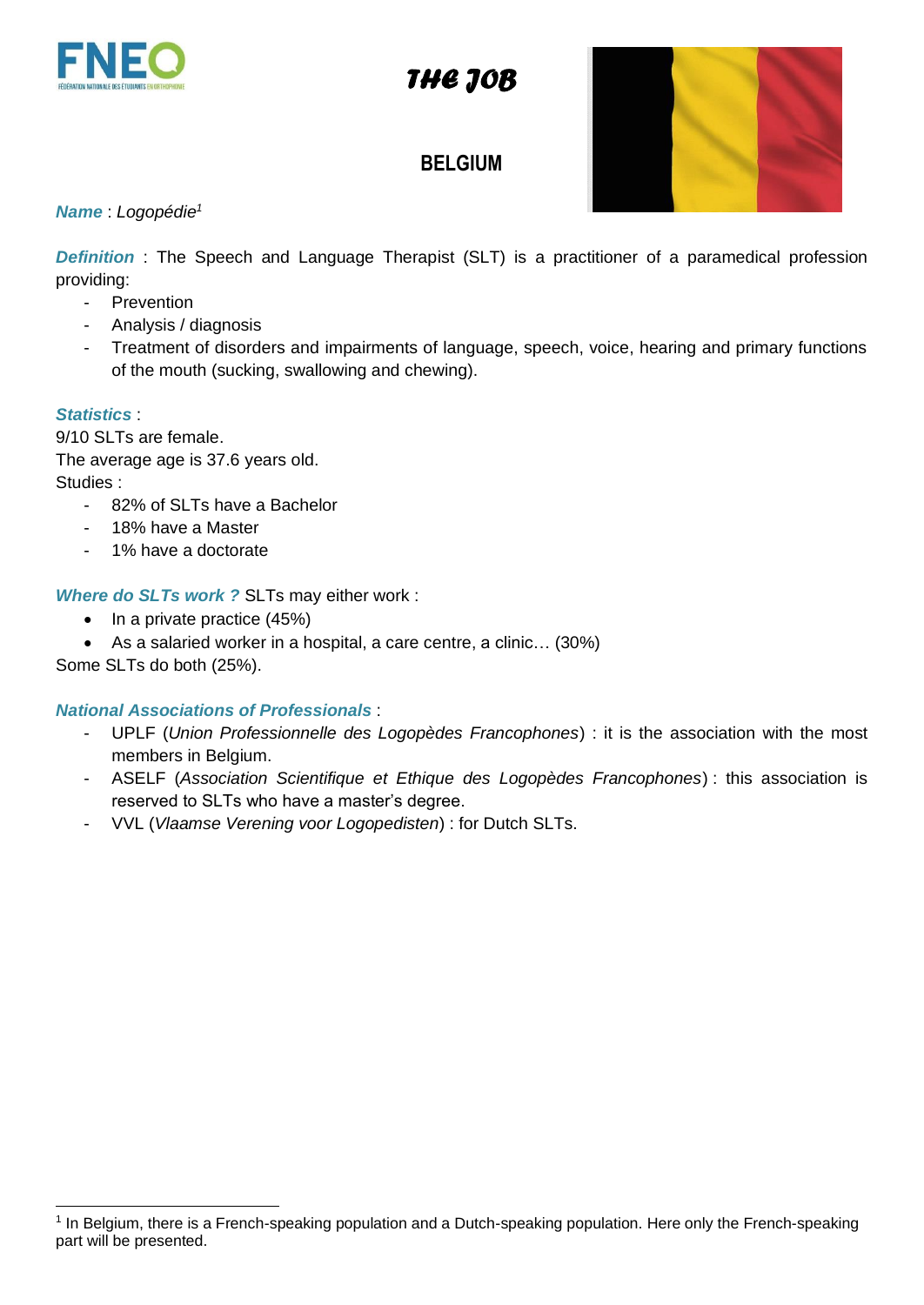

# **FRANCE**



## *Name* : *Orthophonie*

*Definition* : A Speech and Language Therapist is a paramedical profession. The missions of speech therapists are threefold : prevention, evaluation and rehabilitation.

## **Prevention**

By making information available for the public, schools, families, professionals who work with children... With precocious screening of disorders and therapeutic actions

#### **Evaluation**

A prescription by a General Practitioner (GP) is compulsory. The clinical diagnosis includes an anamnesis and objective tests. It is the SLT who makes the diagnosis and decides if a rehabilitation is necessary.

#### **Rehabilitation**

A prescription by a GP is compulsory.

The SLT can set with the patient either 30 or 50 sessions renewable. The sessions last 30 or 45 mins (depending on the pathology). Once the sessions are over, the patient needs another prescription by the GP and another SLT evaluation. It is the SLT who decides when the rehabilitation is no longer needed. Most of the tools used are edited by special SLP editors.

#### *Pathologies* :

- Oral language, speech and fluency disorders (stuttering)
- Autism
- Written language disorders
- Mathematical cognitive disorders
- Orality disorders
- Language disorders due to hearing impairment
- Swallowing disorders
- Phonation disorders
- Aphasia and alexia
- Dysarthria
- Neurodegenerative diseases and dementia
- Any language or communication disorders caused by severe disabilities (handicap)

*Where do SLTs work ?* SLTs may either work :

- In a private practice
- As a salaried worker in a hospital, a care centre, a clinic…

Some SLTs do both.

#### *Salary* :

- In a private practice : the cost of a therapy session is relative to the type of pathology and the number of sessions which are provided.
- As a salaried worker : the salary is fixed (slight increase with the years of experience).

The French health insurance reimburses the patient 60% of the cost of an SLT session.

*National Associations of Professionals* : FNO (*Fédération Nationale des Orthophoniste*), FOF (*Fédération des Orthophonistes de France*).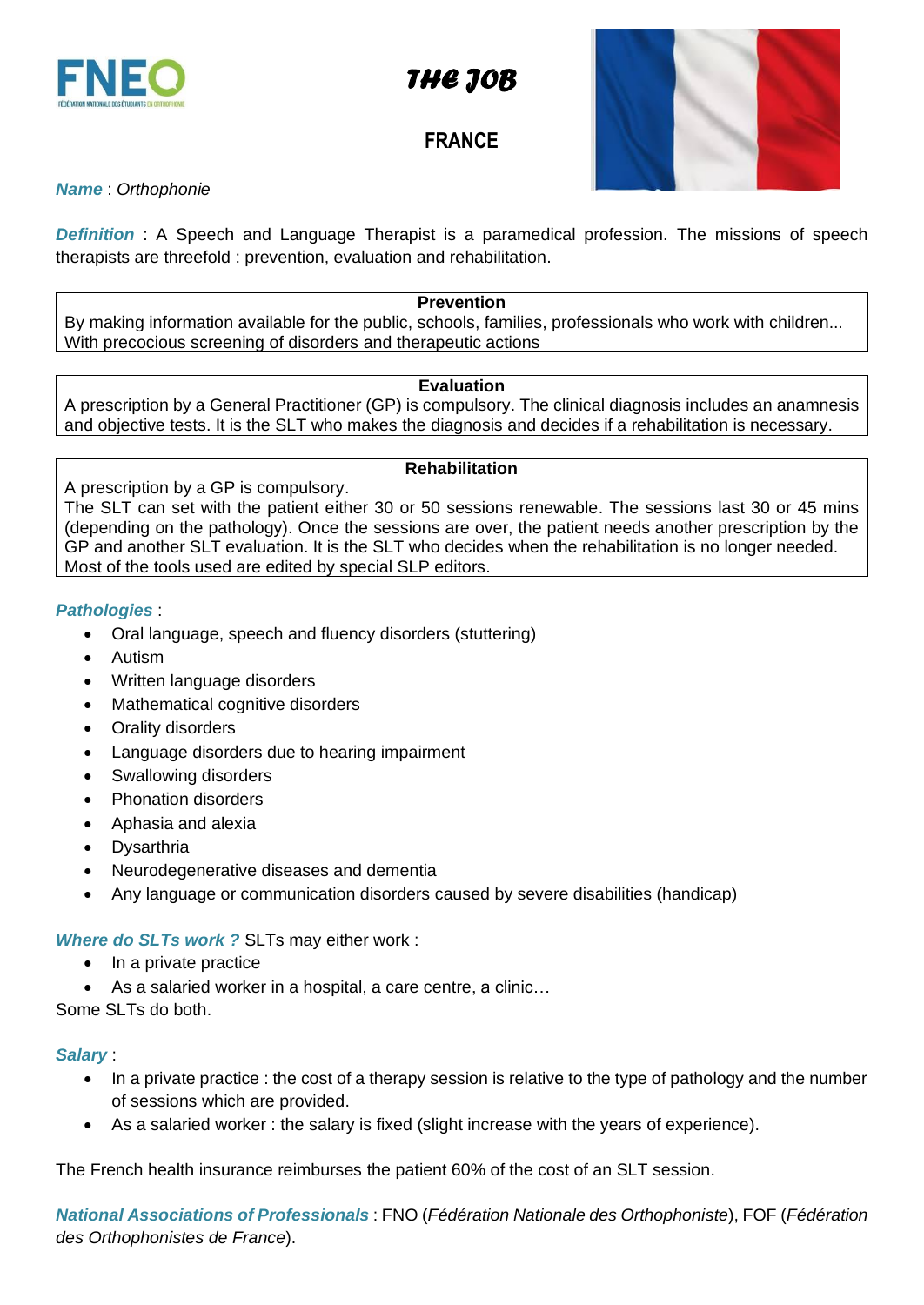

# **ITALY**



## *Name* : *Logopedia*

**Definition**: Speech and Language Pathology (SLP) is focused on a range of human communication and swallowing disorders affecting people of all ages.

Speech and Language Therapists are considered as healthcare operators : they can operate within the Italian National Health Service as employees or freelancers.

Speech Therapists perform therapeutic activities on their own or in multidisciplinary teams to rehabilitate individuals with communicative and cognitive disabilities, using therapies enabling and rehabilitating communication and language, both verbal and non-verbal.

The figure of speech therapist is many times allied with audiology, behaviour analysis, optometry, occupational therapy, clinical psychology, physical therapy, dentist, nurse, dietitian, and others.

*Missions* : The main missions of an SLT are to :

- Put forth help measures
- Train staff and assess their effectiveness
- Perform studies
- Offer education and professional advice
- Check if the implemented rehabilitation methods and functional recovery objectives match.

#### *Pathologies* :

- Speech Disorders
- Language Disorders
- Social Communication Disorders
- Cognitive-Communication Disorders
- Swallowing Disorders

#### *Where do SLTs work ?*

- In a private practice
- As a salaried worker in private credited hospitals, clinics, rehabilitation centres, as well as in state educational facilities or local authorities.

Most SLTs do both.

*National Association of Professionals* : FLI (*Federazione Logopedisti Italiani*).